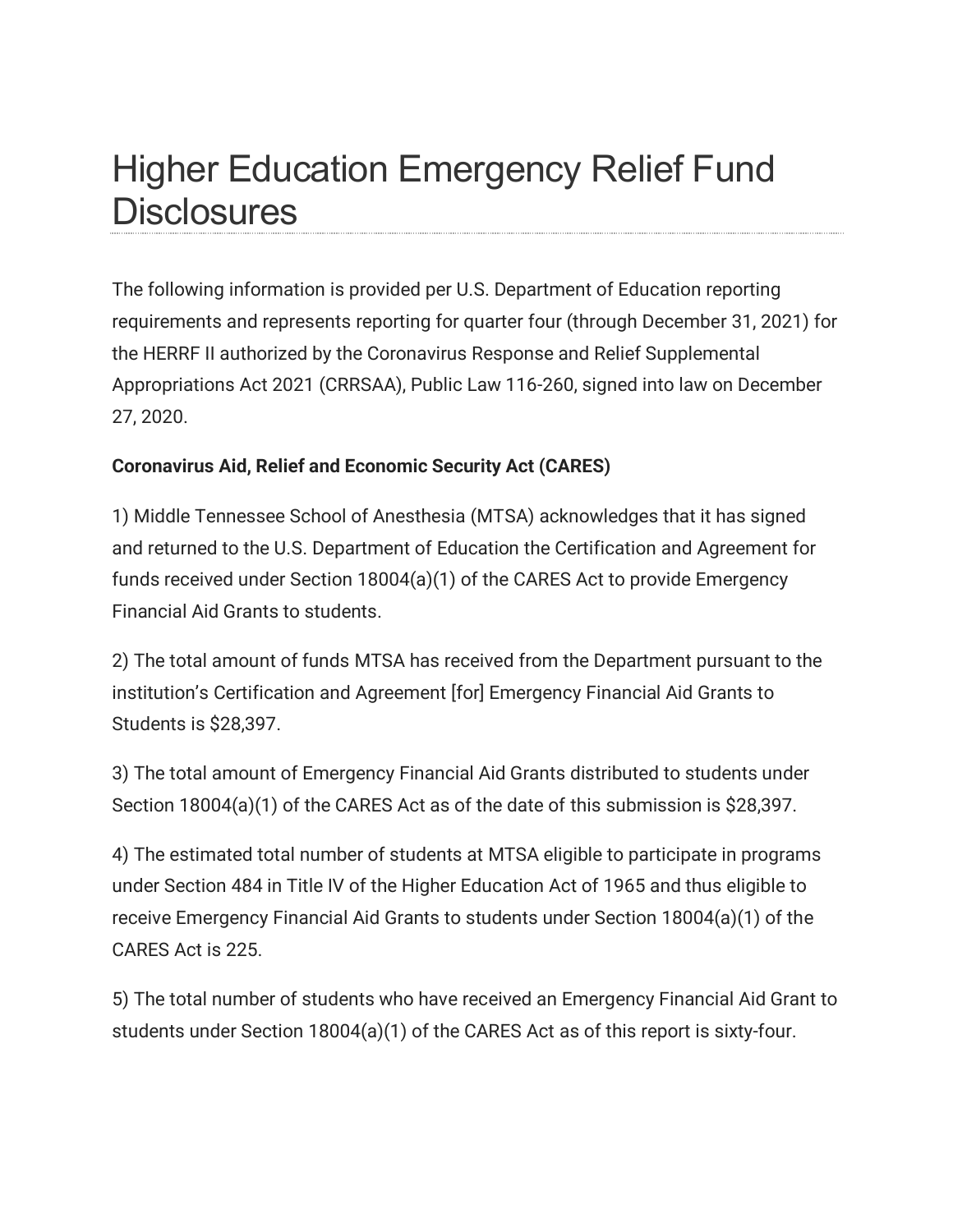6) The method(s) used by Middle Tennessee School of Anesthesia to determine which students receive Emergency Financial Aid Grants and how much they would receive under Section 18004(a)(1) of the CARES Act are outlined below:

February 2021 - Middle Tennessee School of Anesthesia decided to launch a Higher Education Emergency Relief Fund Application [https://mtsa.edu/wp](https://mtsa.edu/wp-content/uploads/2021/02/Application-for-HEERF-II-Grant1.pdf)[content/uploads/2021/02/Application-for-HEERF-II-Grant1.pdf,](https://mtsa.edu/wp-content/uploads/2021/02/Application-for-HEERF-II-Grant1.pdf) for enrolled students to request an Emergency Financial Aid Grant. To receive an Emergency Financial Aid Grant, students must apply through the School's Higher Education Emergency Relief Fund Application and be eligible for Title IV aid (have a FAFSA on file). The application captured the amount of the request and the eligible expense for which the funds were requested. Future awards will depend on the actual number of applications received, and the funds requested by students. A committee will review and determine the applicant's eligibility for funding. Student applications will be evaluated and awarded on a first come basis and based on a funding cap of \$1500/request.

March 2021 – Two students applied and received a HEERF II grant for housing inconveniences due to the pandemic in the amount of \$1000.00.

September 2021 – Middle Tennessee School of Anesthesia had \$26,397 remaining, of the student portion, to award in HEERF II monies. The School's HEERF Committee made the decision to award the remainder of the funds to the Cohort whose program was the most disrupted due to the pandemic. Students in the 2021 cohort who had filed the FAFSA and were eligible for Title IV aid received a disbursement of approximately \$426.00.

Eligible students were notified they would:

- Receive an award (emergency financial aid grant) through CARES Act funding provided to the School.
- The amount of the award.